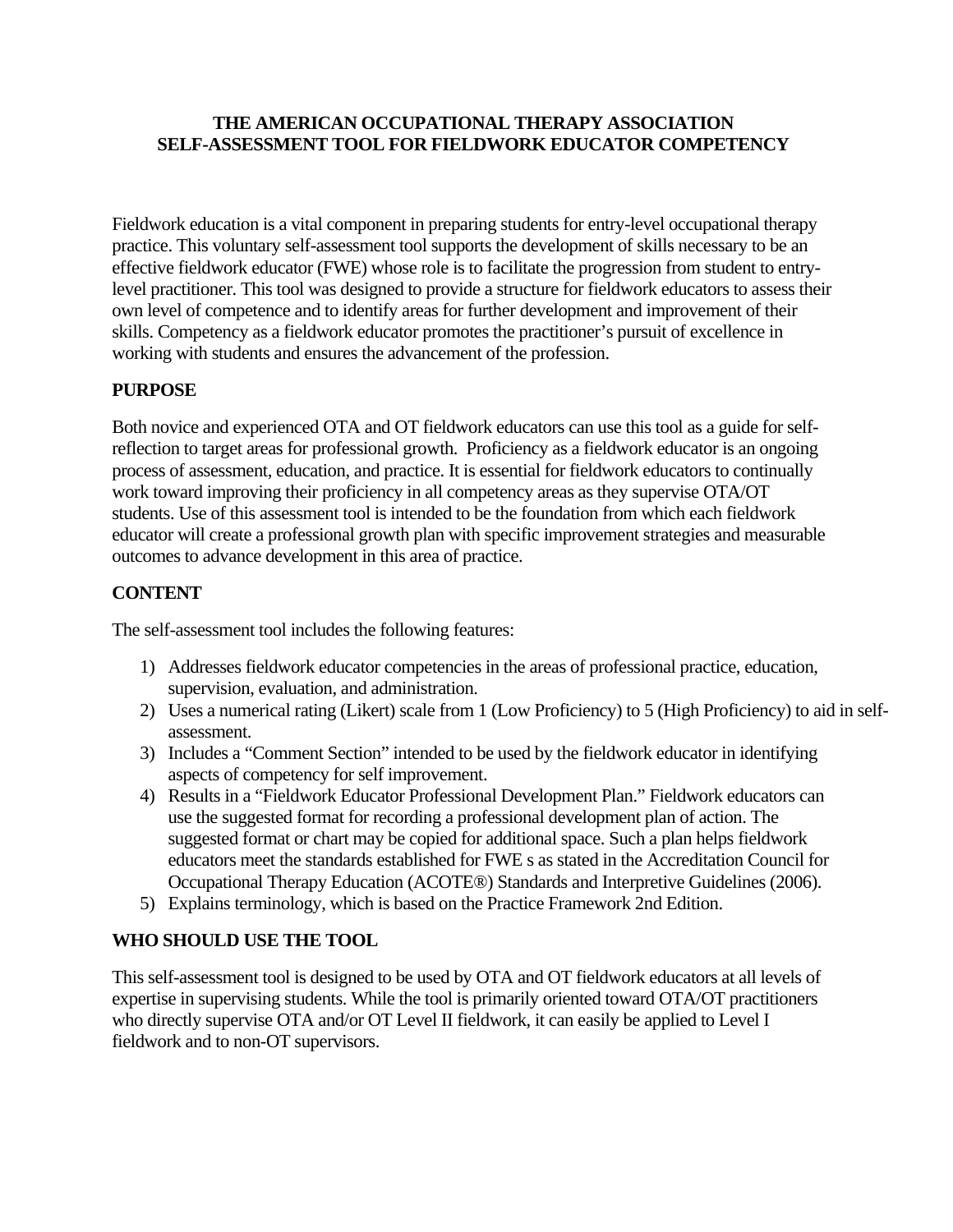## **DIRECTIONS**

Fieldwork educators should determine the relevance of each competency to the role of the OTA/OT in their setting. Some competency statements may not be applicable in their setting and/or in their state (refer to the appropriate OTA/OT role delineation documents). In addition, the "Self-Assessment Tool for Fieldwork Educator Competency" is to be used for professional development only. It is not intended to be used as a performance appraisal. However, the fieldwork educator may certainly include goals articulated in the "Fieldwork Educator Professional Development Plan" in their annual professional goals.

#### *Self-Assessment Tool:*

Circle the number that correlates with your level of competence for each item. The "Comments" section can be used to highlight strengths, areas that need improvement, etc.

#### *Development Plan:*

It is helpful to prioritize the competency areas that need improvement and to select only a few areas that can realistically be accomplished. Write goals for each of the selected areas and identify strategies to meet the goals at the same time as establishing a deadline for meeting the goals. OT practitioners are adept in assessing, planning, and implementing practical and meaningful continuous quality improvement plans. It is this attribute, plus a desire to support the growth of future practitioners, that motivates OTAs and OTs to seek methods for gaining and maintaining their competence as fieldwork educators. We hope this tool is helpful in guiding fieldwork educators on a journey of self-appraisal and professional development. It meets the immediate need of defining basic competencies of fieldwork educators. It is in this spirit that the "Self-Assessment Tool" was drafted and offered as a means for better serving the needs of individuals and the future of occupational therapy.

Originally developed in 1997 by the COE Fieldwork Issues Committee.

Revised in 2009 by the Commission on Education:

René Padilla, PhD, OTR/L, FAOTA, *Chairperson*  Andrea Billics, PhD, OTR/L Judith Blum, MS, OTR/L Paula Bohr, PhD, OTR/L, FAOTA Jennifer Coyne, COTA/L Jyothi Gupta, PhD, OTR/L Linda Musselman, PhD, OTR, FAOTA Linda Orr, MPA, OTR/L Abbey Sipp, OTS Patricia Stutz-Tanenbaum, MS, OTR Neil Harvison, PhD, OTR/L (AOTA Liaison)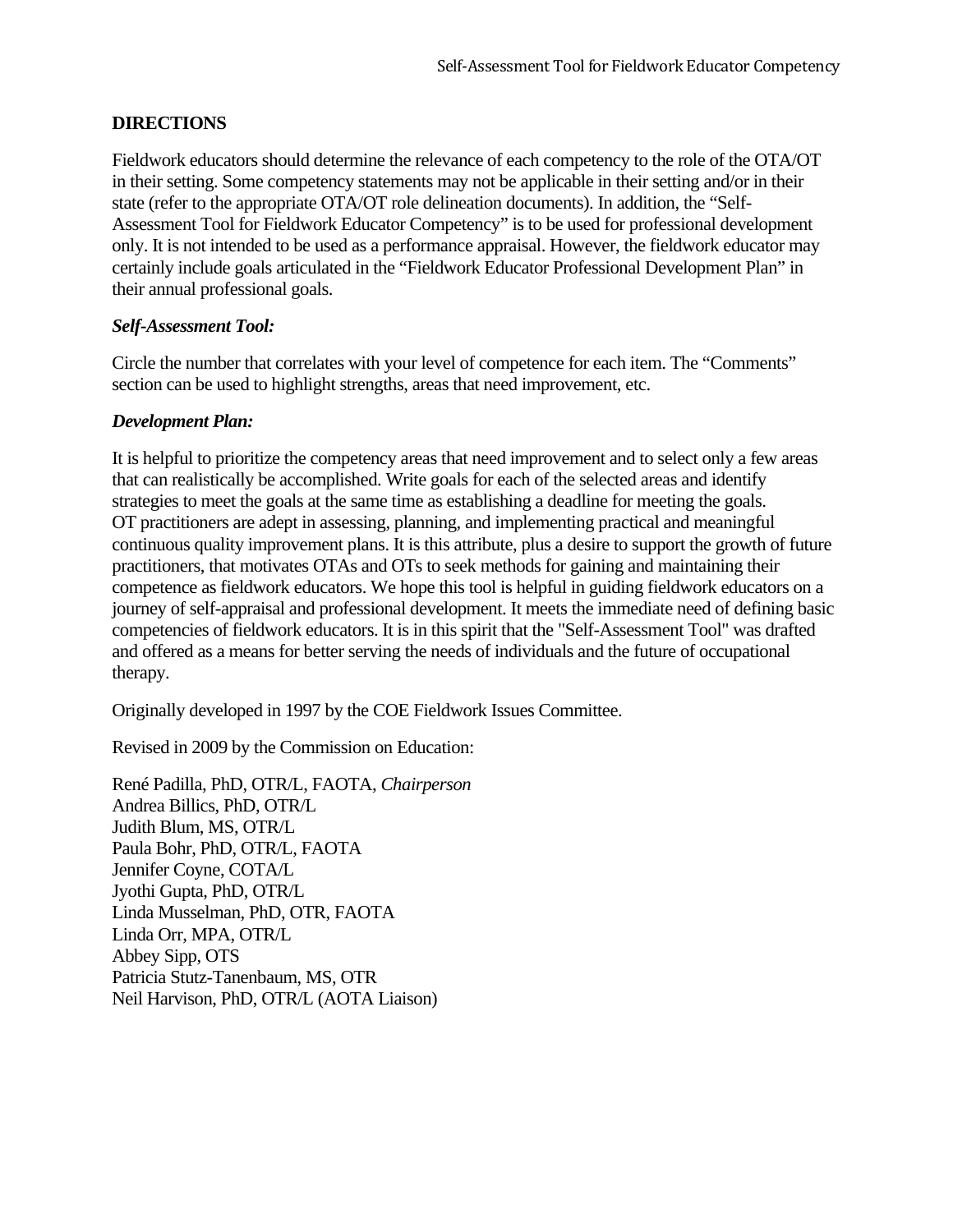# **SELF-ASSESSMENT TOOL FOR FIELDWORK EDUCATOR COMPETENCY**

|                                                                                                                                        | KEY DEFINITION STATEMENT: The fieldwork educator                     |                |                   |                |            |                                                                  |  |  |
|----------------------------------------------------------------------------------------------------------------------------------------|----------------------------------------------------------------------|----------------|-------------------|----------------|------------|------------------------------------------------------------------|--|--|
| A. PROFESSIONAL PRACTICE COMPETENCIES                                                                                                  |                                                                      |                |                   |                |            | demonstrates competencies in professional knowledge, skills, and |  |  |
|                                                                                                                                        | judgment in occupational therapy practice that supports the client's |                |                   |                |            |                                                                  |  |  |
|                                                                                                                                        | engagement in meaningful occupation                                  |                |                   |                |            |                                                                  |  |  |
|                                                                                                                                        |                                                                      |                | <b>CIRCLE ONE</b> |                |            | <b>COMMENTS</b>                                                  |  |  |
| The fieldwork educator:                                                                                                                | Low                                                                  |                |                   | High           |            |                                                                  |  |  |
|                                                                                                                                        | Proficient                                                           |                |                   |                | Proficient |                                                                  |  |  |
| 1. Uses a systematic approach to evaluation and intervention that is science-driven and focused                                        |                                                                      |                |                   |                |            |                                                                  |  |  |
| on clients' occupational performance needs.                                                                                            |                                                                      | $\overline{2}$ | 3                 | $\overline{4}$ | 5          |                                                                  |  |  |
| Skillfully collects and analyzes clients' occupational profile and performance in order to<br>2.<br>develop and implement OT services. |                                                                      | $\overline{2}$ | 3                 | $\overline{4}$ | 5          |                                                                  |  |  |
| Considers context, activity demands, and client factors when determining feasibility and<br>3.                                         |                                                                      |                |                   |                |            |                                                                  |  |  |
| appropriateness of interventions.                                                                                                      |                                                                      | $\overline{2}$ | 3                 | $\overline{4}$ | 5          |                                                                  |  |  |
| Understands clients' concerns, occupational performance issues, and safety factors for<br>4.                                           |                                                                      | $\overline{2}$ | $\overline{3}$    | $\overline{4}$ | 5          |                                                                  |  |  |
| participation in intervention.                                                                                                         |                                                                      |                |                   |                |            |                                                                  |  |  |
| 5.<br>Articulates the rationale and theoretical model, frame of reference and/or therapeutic                                           |                                                                      | $\overline{2}$ | 3                 | $\overline{4}$ | 5          |                                                                  |  |  |
| approach for OT services.                                                                                                              |                                                                      |                | 3                 |                |            |                                                                  |  |  |
| Incorporates evidence based research into occupational therapy practice.<br>6.                                                         |                                                                      | $\overline{2}$ |                   | 4              | 5          |                                                                  |  |  |
| Collaborates with the OT/OTA to provide evaluation, interpretation of data, intervention<br>7.                                         |                                                                      | $\overline{2}$ | 3                 | $\overline{4}$ | 5          |                                                                  |  |  |
| planning, intervention, discharge planning, and documentation.                                                                         |                                                                      |                |                   |                |            |                                                                  |  |  |
| Collaborates with individuals, colleagues, family/support system, and other staff or<br>8.                                             |                                                                      | $\overline{2}$ | 3                 | $\overline{4}$ | 5          |                                                                  |  |  |
| professionals with respect, sensitivity, and professional judgment.                                                                    |                                                                      |                |                   |                |            |                                                                  |  |  |
| Works to establish a collaborative relationship that values the client perspective including<br>9.                                     |                                                                      | 2              | 3                 | $\overline{4}$ | 5          |                                                                  |  |  |
| diversity, values, beliefs, health, and well-being as defined by the client.                                                           |                                                                      |                |                   |                |            |                                                                  |  |  |
| 10. Addresses psychosocial factors across the OT practice setting as a reflection of a client-                                         |                                                                      | $\overline{2}$ |                   |                |            |                                                                  |  |  |
| centered approach.                                                                                                                     |                                                                      |                | 3                 | $\overline{4}$ | 5          |                                                                  |  |  |
| 11. Effectively manages and prioritizes client-centered services (e.g., intervention,                                                  |                                                                      | $\overline{2}$ | $\overline{3}$    | $\overline{4}$ | 5          |                                                                  |  |  |
| documentation, team meetings, etc.) that support occupation-based outcomes.                                                            |                                                                      |                |                   |                |            |                                                                  |  |  |
| 12. Incorporates legal, ethical, and professional issues that influence practice (e.g.,                                                |                                                                      | $\overline{2}$ | 3                 | $\overline{4}$ | 5          |                                                                  |  |  |
| reimbursement, confidentiality, role delineation, etc.                                                                                 |                                                                      |                |                   |                |            |                                                                  |  |  |
| 13. Articulates and implements OTA/OT role delineations as relevant to the practice setting.                                           |                                                                      | $\overline{2}$ | 3                 | $\overline{4}$ | 5          |                                                                  |  |  |
| 14. Adheres to professional standards of practice and code of ethics as identified by AOTA and                                         |                                                                      | $\overline{2}$ | 3                 | $\overline{4}$ | 5          |                                                                  |  |  |
| state regulatory boards.                                                                                                               |                                                                      |                |                   |                |            |                                                                  |  |  |
| 15. Assumes responsibility for and pursues professional development to expand knowledge and                                            |                                                                      | $\overline{2}$ | 3                 | $\overline{4}$ | 5          |                                                                  |  |  |
| skills (e.g., understands own strengths and limitations, etc.).                                                                        |                                                                      |                |                   |                |            |                                                                  |  |  |
| 16. Is knowledgeable regarding entry-level practice skills for the OT and OTA.                                                         |                                                                      | $\overline{2}$ | 3                 | $\overline{4}$ | 5          |                                                                  |  |  |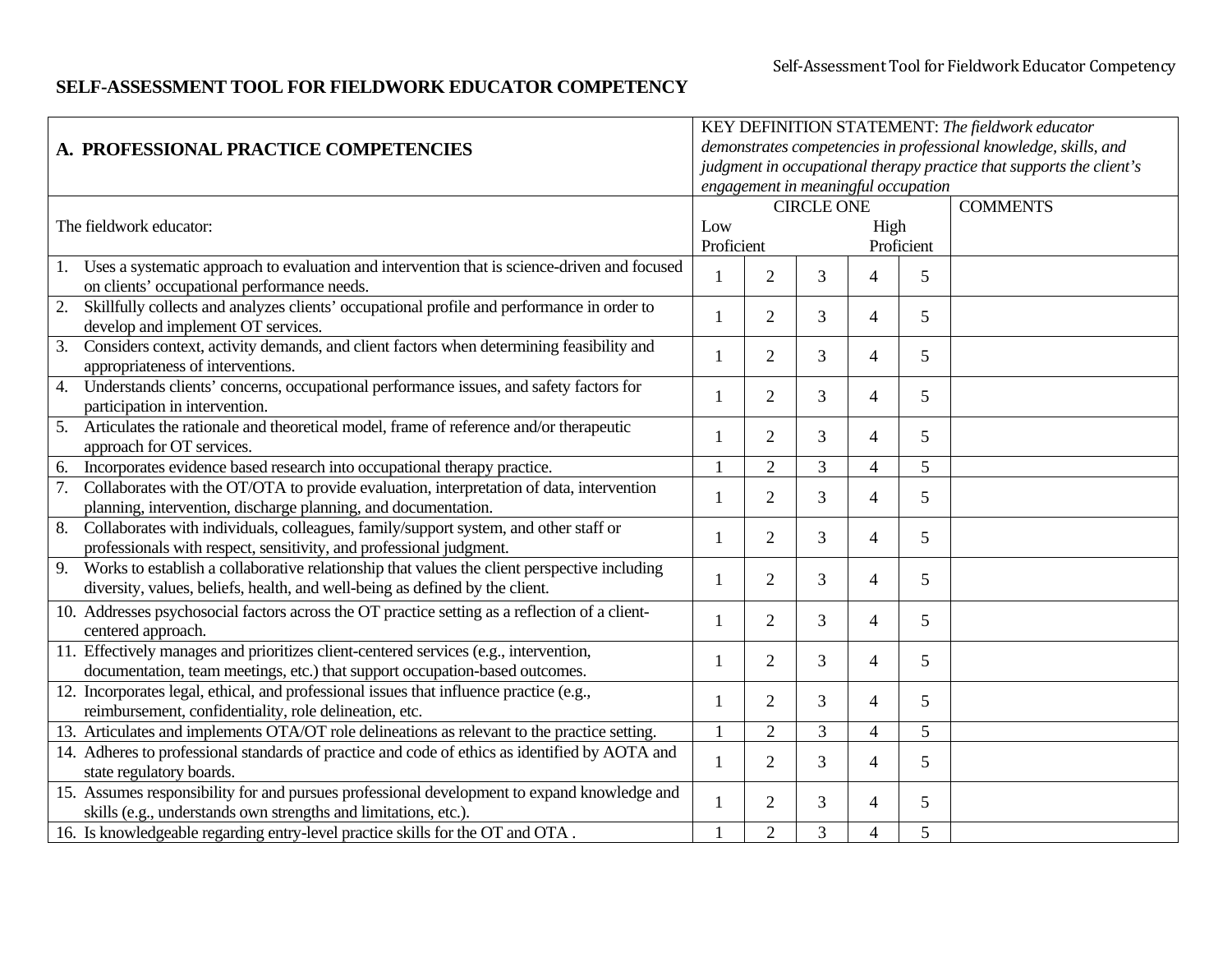|                  | <b>B. EDUCATION COMPETENCIES</b>                                                                   | KEY DEFINITION STATEMENT: The fieldwork educator facilitates<br>the student's development of professional clinical reasoning and its<br>application to entry-level practice. The fieldwork educator assumes<br>responsibility for ensuring her or his own competence as a fieldwork<br>educator. |                |                   |                |            |                 |  |  |
|------------------|----------------------------------------------------------------------------------------------------|--------------------------------------------------------------------------------------------------------------------------------------------------------------------------------------------------------------------------------------------------------------------------------------------------|----------------|-------------------|----------------|------------|-----------------|--|--|
|                  |                                                                                                    |                                                                                                                                                                                                                                                                                                  |                | <b>CIRCLE ONE</b> |                |            | <b>COMMENTS</b> |  |  |
|                  | The fieldwork educator:                                                                            | Low                                                                                                                                                                                                                                                                                              |                |                   | High           |            |                 |  |  |
|                  |                                                                                                    |                                                                                                                                                                                                                                                                                                  | Proficient     |                   |                | Proficient |                 |  |  |
| 1.               | Provides ongoing assessment of a student's individual learning needs based on review of            |                                                                                                                                                                                                                                                                                                  |                |                   |                |            |                 |  |  |
|                  | academic curriculum design, OTA and OT roles, prior experiences, and current performance<br>level. | 1                                                                                                                                                                                                                                                                                                | $\overline{2}$ | 3                 | $\overline{4}$ | 5          |                 |  |  |
| $\overline{2}$ . | Collaboratively develops student and fieldwork learning contracts to support occupation-           |                                                                                                                                                                                                                                                                                                  |                |                   |                |            |                 |  |  |
|                  | based fieldwork experience (develop outcome-based measurable learning objectives).                 | 1                                                                                                                                                                                                                                                                                                | $\overline{2}$ | 3                 | $\overline{4}$ | 5          |                 |  |  |
| 3.               | Sequences learning experiences to grade progression toward entry-level practice.                   | $\mathbf{1}$                                                                                                                                                                                                                                                                                     | $\overline{2}$ | 3                 | $\overline{4}$ | 5          |                 |  |  |
| $\overline{4}$ . | Facilitates student-directed learning within the parameters of the fieldwork environment.          | $\mathbf{1}$                                                                                                                                                                                                                                                                                     | $\overline{2}$ | $\overline{3}$    | $\overline{4}$ | 5          |                 |  |  |
| 5.               | Maximizes opportunities for learning by using planned and unplanned experiences within             |                                                                                                                                                                                                                                                                                                  |                |                   |                |            |                 |  |  |
|                  | the fieldwork environment.                                                                         | 1                                                                                                                                                                                                                                                                                                | $\overline{2}$ | 3                 | $\overline{4}$ | 5          |                 |  |  |
| 6.               | Uses a variety of instructional strategies to facilitate the learning process (e.g., role          |                                                                                                                                                                                                                                                                                                  |                |                   |                |            |                 |  |  |
|                  | modeling, co-intervention, videotaping, etc.).                                                     | 1                                                                                                                                                                                                                                                                                                | $\overline{2}$ | 3                 | $\overline{4}$ | 5          |                 |  |  |
| 7.               | Adapts approach to work effectively with all students, including those who have physical           |                                                                                                                                                                                                                                                                                                  |                |                   |                |            |                 |  |  |
|                  | and/or psychosocial impairment(s).                                                                 |                                                                                                                                                                                                                                                                                                  | $\overline{2}$ | 3                 | $\overline{4}$ | 5          |                 |  |  |
| 8.               | Demonstrates sensitivity to student learning style to adapt teaching approach for diverse          |                                                                                                                                                                                                                                                                                                  |                |                   |                |            |                 |  |  |
|                  | student populations.                                                                               | 1                                                                                                                                                                                                                                                                                                | $\overline{2}$ | 3                 | $\overline{4}$ | 5          |                 |  |  |
| 9.               | Guides student integration of therapeutic concepts and skills (e.g., facilitates discussions to    |                                                                                                                                                                                                                                                                                                  |                |                   |                |            |                 |  |  |
|                  | elicit clinical/professional reasoning, convert practice situations into learning experiences,     | 1                                                                                                                                                                                                                                                                                                | $\overline{2}$ | 3                 | $\overline{4}$ | 5          |                 |  |  |
|                  | and/or to process personal feelings/values that interface with practice.                           |                                                                                                                                                                                                                                                                                                  |                |                   |                |            |                 |  |  |
|                  | 10. Reflects upon educator role as complimentary to OT practitioner role.                          |                                                                                                                                                                                                                                                                                                  |                |                   |                |            |                 |  |  |
|                  |                                                                                                    | 1                                                                                                                                                                                                                                                                                                | $\overline{2}$ | 3                 | 4              | 5          |                 |  |  |
|                  | 11. Self-identifies and implements a Fieldwork Educator Professional Development Plan. (See        | $\mathbf{1}$                                                                                                                                                                                                                                                                                     | $\overline{2}$ | 3                 | $\overline{4}$ | 5          |                 |  |  |
|                  | page 8 for suggested plan.)                                                                        |                                                                                                                                                                                                                                                                                                  |                |                   |                |            |                 |  |  |
|                  | 12. Identifies resources to promote student and fieldwork educator professional development        |                                                                                                                                                                                                                                                                                                  |                |                   |                |            |                 |  |  |
|                  | (e.g., academic program, student and supervisor mentors, AOTA, Commission on                       | 1                                                                                                                                                                                                                                                                                                | $\overline{2}$ | 3                 | 4              | 5          |                 |  |  |
|                  | Education, Education Special Interest Section, workshops, in-services, etc.).                      |                                                                                                                                                                                                                                                                                                  |                |                   |                |            |                 |  |  |
|                  | 13. Provides reference materials to promote student and fieldwork educator professional            |                                                                                                                                                                                                                                                                                                  |                |                   |                |            |                 |  |  |
|                  | development and use of EBP (e.g., publications, texts, videos, internet, etc.).                    | 1                                                                                                                                                                                                                                                                                                | $\overline{2}$ | 3                 | $\overline{4}$ | 5          |                 |  |  |
|                  | 14. Uses evidence-based research to guide student performance and learning for effective           |                                                                                                                                                                                                                                                                                                  |                |                   |                |            |                 |  |  |
|                  | teaching strategies.                                                                               | 1                                                                                                                                                                                                                                                                                                | $\overline{2}$ | 3                 | 4              | 5          |                 |  |  |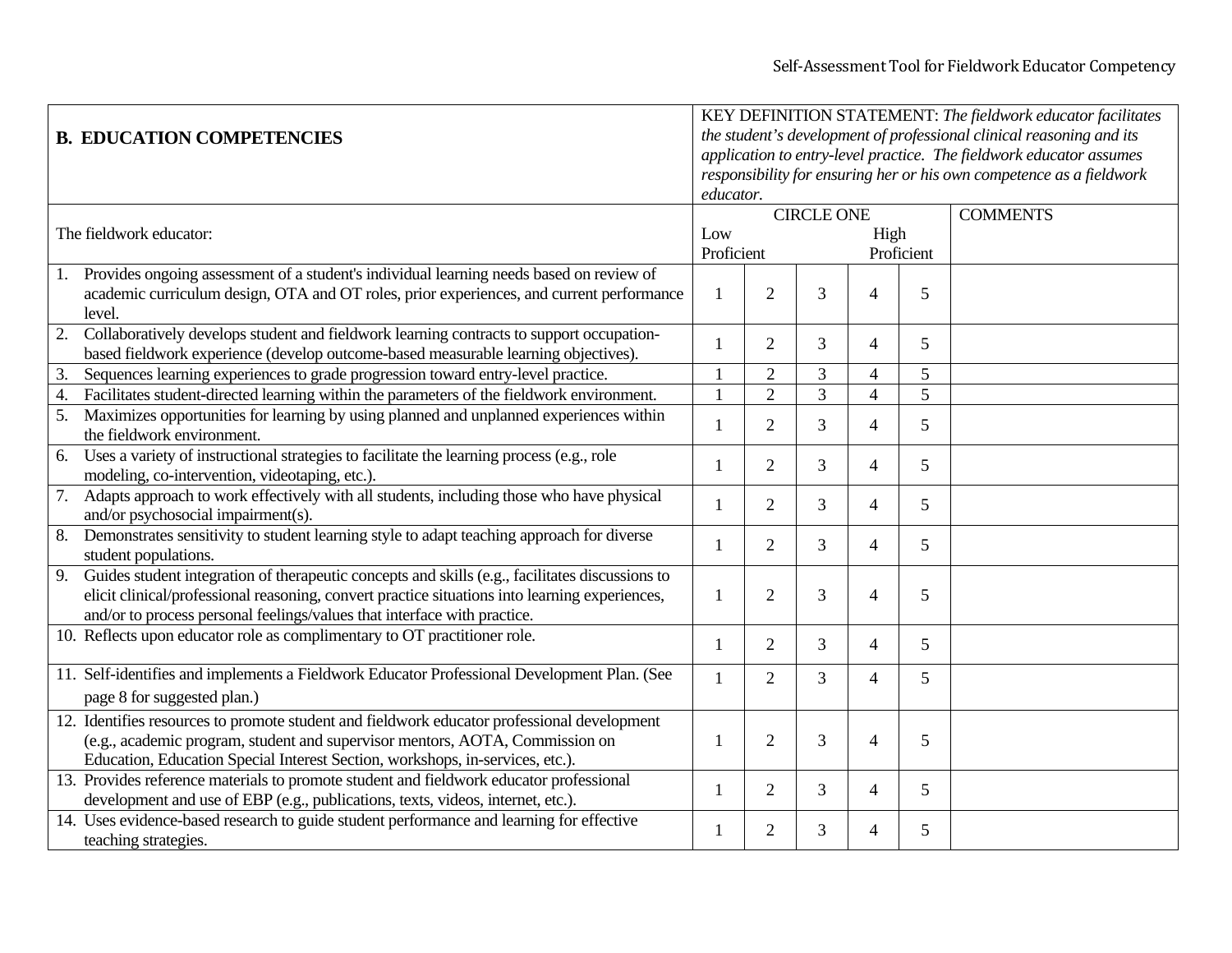|                  |                                                                                                                  | KEY DEFINITION STATEMENT: The fieldwork educator facilitates           |                     |                   |                          |            |                 |  |  |  |  |  |  |
|------------------|------------------------------------------------------------------------------------------------------------------|------------------------------------------------------------------------|---------------------|-------------------|--------------------------|------------|-----------------|--|--|--|--|--|--|
|                  | <b>C. SUPERVISION COMPETENCIES</b>                                                                               | student achievement of entry-level practice through a student-centered |                     |                   |                          |            |                 |  |  |  |  |  |  |
|                  |                                                                                                                  | approach.                                                              |                     |                   |                          |            |                 |  |  |  |  |  |  |
|                  |                                                                                                                  |                                                                        |                     | <b>CIRCLE ONE</b> |                          |            | <b>COMMENTS</b> |  |  |  |  |  |  |
|                  | The fieldwork educator:                                                                                          | Low                                                                    |                     |                   | High                     |            |                 |  |  |  |  |  |  |
|                  |                                                                                                                  | Proficient                                                             |                     |                   |                          | Proficient |                 |  |  |  |  |  |  |
|                  | 1. Uses current supervision models and theories to facilitation student performance and<br>professional behavior | 3<br>2                                                                 |                     | 4                 | 5                        |            |                 |  |  |  |  |  |  |
|                  | 2. Presents clear expectations of performance throughout the fieldwork experience, appropriate                   |                                                                        |                     |                   |                          |            |                 |  |  |  |  |  |  |
|                  | to entry level OT practice (e.g., student OTA/OT role delineation, Level I/II fieldwork,                         | $\mathbf{1}$                                                           | 2                   | 3                 | 4                        | 5          |                 |  |  |  |  |  |  |
|                  | practice environment, etc.).                                                                                     |                                                                        |                     |                   |                          |            |                 |  |  |  |  |  |  |
| 3.               | Anticipates and prepares student for challenging situations.                                                     |                                                                        | 3<br>$\overline{2}$ |                   | 4                        | 5          |                 |  |  |  |  |  |  |
| $\overline{4}$ . | Provides activities to challenge student's optimal performance.                                                  |                                                                        | $\overline{2}$      | $\overline{3}$    | $\overline{4}$           | 5          |                 |  |  |  |  |  |  |
| 5.               | Provides the student with prompt, direct, specific, and constructive feedback throughout the                     |                                                                        | $\overline{2}$      | 3                 | $\overline{4}$           | 5          |                 |  |  |  |  |  |  |
|                  | fieldwork experience.                                                                                            |                                                                        |                     |                   |                          |            |                 |  |  |  |  |  |  |
| 6.               | Uses a progression of supervisory approaches throughout the student learning cycle (adapts                       |                                                                        |                     |                   |                          |            |                 |  |  |  |  |  |  |
|                  | the amount and type of supervision, changes approach to support student learning,                                |                                                                        | $\overline{2}$      | 3                 | 4                        | 5          |                 |  |  |  |  |  |  |
|                  | challenges student at current level of performance) to facilitate student performance.                           |                                                                        |                     |                   |                          |            |                 |  |  |  |  |  |  |
|                  | 7. Uses a variety of strategies to provide communication and feedback to promote student                         |                                                                        | $\overline{2}$      | 3                 | 4                        | 5          |                 |  |  |  |  |  |  |
|                  | professional development (verbal, non-verbal, group, direct, indirect).                                          |                                                                        |                     |                   |                          |            |                 |  |  |  |  |  |  |
|                  | 8. Is aware of his or her own personal style of supervision and is able to adapt the approach in                 |                                                                        | $\overline{2}$      | 3                 | 4                        | 5          |                 |  |  |  |  |  |  |
|                  | response to student performance.                                                                                 |                                                                        |                     |                   |                          |            |                 |  |  |  |  |  |  |
| 9.               | Initiates interaction to resolve conflict and to raise issues of concern.                                        |                                                                        | $\overline{2}$      | 3                 | $\overline{\mathcal{L}}$ | 5          |                 |  |  |  |  |  |  |
|                  | 10. Elicits and responds to student's feedback and concerns.                                                     |                                                                        | 2                   | $\overline{3}$    | $\overline{4}$           | 5          |                 |  |  |  |  |  |  |
|                  | 11. Collaborates with the student and academic fieldwork coordinator to identify and modify                      |                                                                        | 2                   | 3                 | 4                        | 5          |                 |  |  |  |  |  |  |
|                  | learning environments when student experiences difficulty.                                                       |                                                                        |                     |                   |                          |            |                 |  |  |  |  |  |  |
|                  | 12. Models appropriate professional behaviors when interacting with students, clients, and                       |                                                                        | $\overline{2}$      | 3                 | 4                        | 5          |                 |  |  |  |  |  |  |
|                  | peers.                                                                                                           |                                                                        |                     |                   |                          |            |                 |  |  |  |  |  |  |
|                  | 13. Consults with other FW educators and sites to develop creative learning experiences for the                  |                                                                        | $\overline{2}$      | 3                 | 4                        | 5          |                 |  |  |  |  |  |  |
|                  | student.                                                                                                         |                                                                        |                     |                   |                          |            |                 |  |  |  |  |  |  |
|                  | 14. Uses innovation within own fieldwork setting to enhance the student learning experience                      |                                                                        | 2                   | 3                 | 4                        | 5          |                 |  |  |  |  |  |  |
|                  | during fieldwork.                                                                                                |                                                                        |                     |                   |                          |            |                 |  |  |  |  |  |  |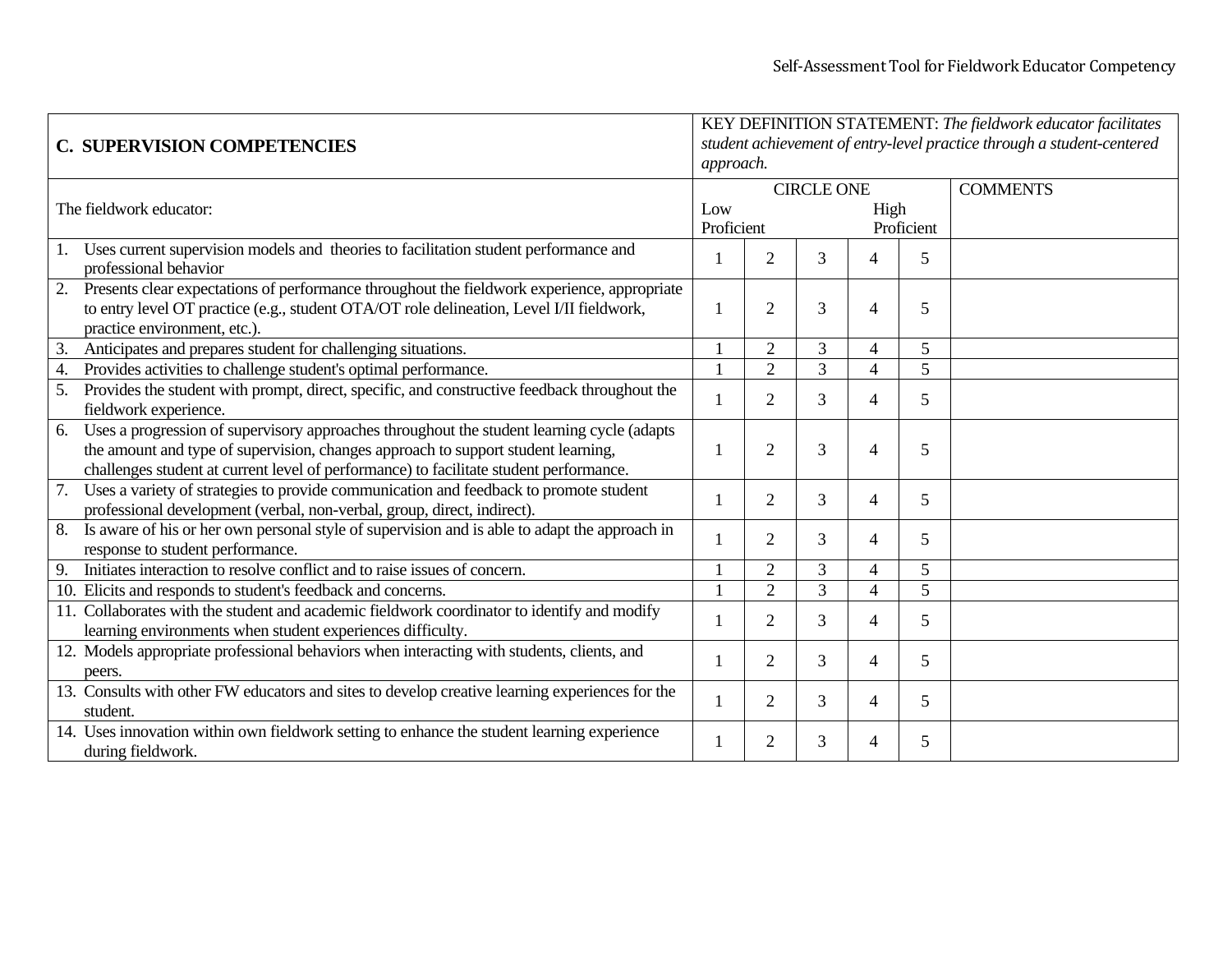|    | <b>D. EVALUATION COMPETENCIES</b>                                                                                                                                                                                                                                 | KEY DEFINITION STATEMENT: The fieldwork educator evaluates<br>student performance to achieve entry-level practice in the fieldwork<br>setting. |                |   |   |                 |  |  |
|----|-------------------------------------------------------------------------------------------------------------------------------------------------------------------------------------------------------------------------------------------------------------------|------------------------------------------------------------------------------------------------------------------------------------------------|----------------|---|---|-----------------|--|--|
|    | The fieldwork educator:                                                                                                                                                                                                                                           | <b>CIRCLE ONE</b><br>Low<br>High<br>Proficient<br>Proficient                                                                                   |                |   |   | <b>COMMENTS</b> |  |  |
| 1. | Reviews the evaluation tool and expected entry-level expectations (e.g., behavioral<br>objectives, weekly objectives, etc.) with student prior to mid-term and final.                                                                                             |                                                                                                                                                |                | 3 | 4 | 5               |  |  |
| 2. | Assesses student according to performance standards based on objective information (e.g.,<br>direct observation, discussion with student, review of student's documentation, observation<br>by others, etc.).                                                     |                                                                                                                                                | $\overline{2}$ | 3 | 4 | 5               |  |  |
| 3. | Assesses student's performance based on appropriate OTA/OT entry-level roles of the<br>fieldwork practice setting.                                                                                                                                                |                                                                                                                                                | $\overline{2}$ | 3 | 4 | 5               |  |  |
| 4. | Facilitates student self-reflection and self-assessment throughout the fieldwork and<br>evaluation process.                                                                                                                                                       |                                                                                                                                                | 2              | 3 | 4 | 5               |  |  |
| 5. | Uses an evaluation process to advise and guide the student regarding strengths and<br>opportunities for growth based on site-specific objectives.                                                                                                                 |                                                                                                                                                | $\overline{2}$ | 3 | 4 | 5               |  |  |
| 6. | Uses fieldwork evaluation tools to accurately measure student performance and provide<br>feedback.                                                                                                                                                                |                                                                                                                                                | 2              | 3 | 4 | 5               |  |  |
| 7. | Completes and distributes in a timely manner all evaluations regarding student performance,<br>including but not limited to the midterm and final evaluation (e.g., AOTA Fieldwork<br>Performance Evaluation, Fieldwork Experience Assessment Tool [FEAT], etc.). |                                                                                                                                                | 2              | 3 | 4 | 5               |  |  |
| 8. | Guides the student in the use of the Fieldwork Performance Evaluation as a method of<br>promoting continued professional growth and development.                                                                                                                  |                                                                                                                                                | 2              | 3 | 4 | 5               |  |  |
| 9. | Documents student's fieldwork performance recognizing ethical and legal rights (e.g., due<br>process, confidentiality, ADA, integrity).                                                                                                                           |                                                                                                                                                | 2              | 3 | 4 | 5               |  |  |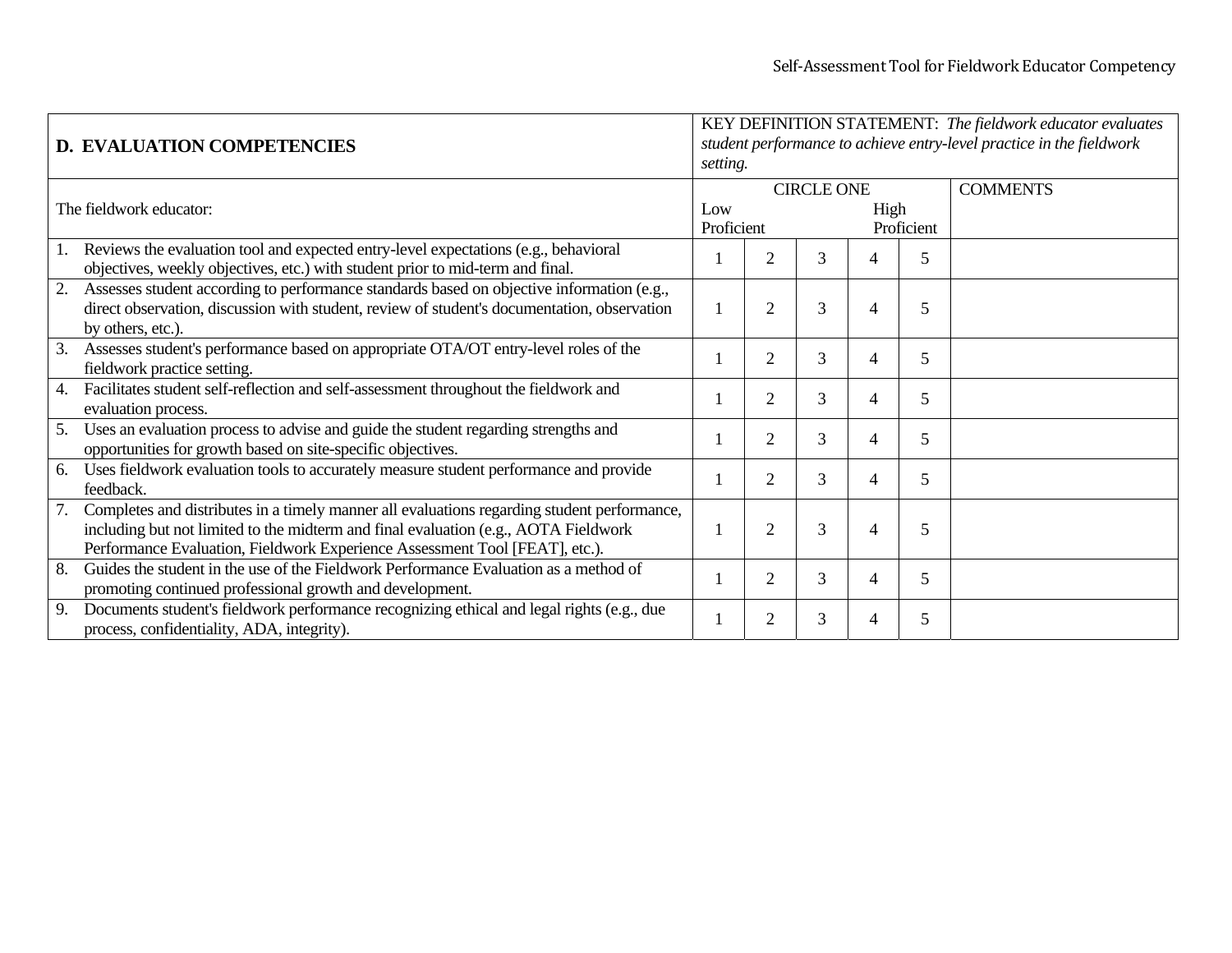Self‐Assessment Tool for Fieldwork Educator Competency

| ADMINISTRATION COMPETENCIES                                                                                                                                                                                                                                                                     | KEY DEFINITION STATEMENT: The fieldwork educator develops<br>and/or implements an organized fieldwork program in keeping with<br>legal and professional standards and environmental factors (physical,<br>social, and cultural). |                |                   |                |                 |  |  |  |
|-------------------------------------------------------------------------------------------------------------------------------------------------------------------------------------------------------------------------------------------------------------------------------------------------|----------------------------------------------------------------------------------------------------------------------------------------------------------------------------------------------------------------------------------|----------------|-------------------|----------------|-----------------|--|--|--|
|                                                                                                                                                                                                                                                                                                 |                                                                                                                                                                                                                                  |                | <b>CIRCLE ONE</b> |                | <b>COMMENTS</b> |  |  |  |
| The fieldwork educator:                                                                                                                                                                                                                                                                         | Low<br>Proficient                                                                                                                                                                                                                |                |                   | High           | Proficient      |  |  |  |
| 1. Communicates and collaborates with academic programs to integrate the academic<br>curriculum design during fieldwork.                                                                                                                                                                        | $\mathbf{1}$                                                                                                                                                                                                                     | $\overline{2}$ | $\overline{3}$    | $\overline{4}$ | 5               |  |  |  |
| 2.<br>Implements a model FW program that supports the curriculum of the academic program.                                                                                                                                                                                                       | 1                                                                                                                                                                                                                                | $\overline{2}$ | $\overline{3}$    | 4              | 5               |  |  |  |
| 3. Seeks support from fieldwork site administration and staff to develop and implement the<br>student fieldwork program.                                                                                                                                                                        | $\mathbf{1}$                                                                                                                                                                                                                     | $\overline{2}$ | 3                 | $\overline{4}$ | 5               |  |  |  |
| Designs and implements the fieldwork program in collaboration with the academic<br>4.<br>programs served and in accordance to ACOTE standards for Level I and Level II fieldwork<br>(2008) (e.g., academic and fieldwork setting requirements, Standards of Practice, Code of<br>Ethics, etc.). |                                                                                                                                                                                                                                  | $\overline{2}$ | 3                 | $\overline{4}$ | 5               |  |  |  |
| Ensures that the fieldwork program is sensitive to diversity and multi-cultural issues.<br>5.                                                                                                                                                                                                   | $\overline{2}$<br>1                                                                                                                                                                                                              |                | 3                 | $\overline{4}$ | 5               |  |  |  |
| Documents an organized, systematic fieldwork program (e.g., fieldwork manual, student<br>6.<br>expectations, weekly sequence of expectations, etc.).                                                                                                                                            | $\mathbf{1}$                                                                                                                                                                                                                     | $\overline{2}$ | 3                 | $\overline{4}$ | 5               |  |  |  |
| Schedules formal and informal meetings with the student to guide the fieldwork experience.<br>7.                                                                                                                                                                                                | 1                                                                                                                                                                                                                                | $\overline{2}$ | 3                 | $\overline{4}$ | 5               |  |  |  |
| Collaborates with the student to develop student learning objectives.<br>8.                                                                                                                                                                                                                     |                                                                                                                                                                                                                                  |                |                   |                |                 |  |  |  |
| Documents behavioral objectives to achieve fieldwork objectives and learning experiences<br>9.<br>appropriate for entry-level practice.                                                                                                                                                         | 1                                                                                                                                                                                                                                | $\overline{2}$ | 3                 | $\overline{4}$ | 5               |  |  |  |
| 10. Is knowledgeable in legal and health care policies that directly influence FW.                                                                                                                                                                                                              |                                                                                                                                                                                                                                  | $\overline{2}$ | 3                 | $\overline{4}$ | 5               |  |  |  |
| 11. Defines essential functions and roles of a fieldwork student, in compliance with legal and<br>accreditation standards (e.g., ADA, Family Education Rights and Privacy Act, Joint<br>Commission, fieldwork agreement, reimbursement mechanism, state regulations, etc.).                     | 1                                                                                                                                                                                                                                | 2              | 3                 | $\overline{4}$ | 5               |  |  |  |
| 12. Provides student work areas appropriate to fieldwork site (e.g., student safety, accessibility,<br>supplies, etc.).                                                                                                                                                                         | $\mathbf{1}$                                                                                                                                                                                                                     | $\overline{2}$ | 3                 | $\overline{4}$ | 5               |  |  |  |
| 13. Provides a complete orientation for student to fieldwork site (e.g., policies, procedures,<br>student expectations, and responsibilities, etc.).                                                                                                                                            | 1                                                                                                                                                                                                                                | 2              | $\overline{3}$    | $\overline{4}$ | $5\overline{)}$ |  |  |  |
| 14. Requires student compliance with the fieldwork site policies and procedures (HIPAA,<br>OSHA regulations), mission, goals, philosophy, and safety standards.                                                                                                                                 | 1                                                                                                                                                                                                                                | 2              | 3                 | $\overline{4}$ | 5               |  |  |  |
| 15. Submits required fieldwork documents to academic program in a timely manner to ensure<br>current data is available (e.g., fieldwork evaluation, fieldwork agreements, fieldwork data<br>form, etc.).                                                                                        | $\mathbf{1}$                                                                                                                                                                                                                     | $\overline{2}$ | 3                 | $\overline{4}$ | 5               |  |  |  |
| 16. Conducts ongoing fieldwork program evaluations and monitors changes in the program with<br>student and staff input (e.g., Student Evaluation of Fieldwork Experience, Self-Assessment<br>Tool for Fieldwork Competencies, etc.).                                                            | $\mathbf{1}$                                                                                                                                                                                                                     | $\overline{2}$ | 3                 | $\overline{4}$ | 5               |  |  |  |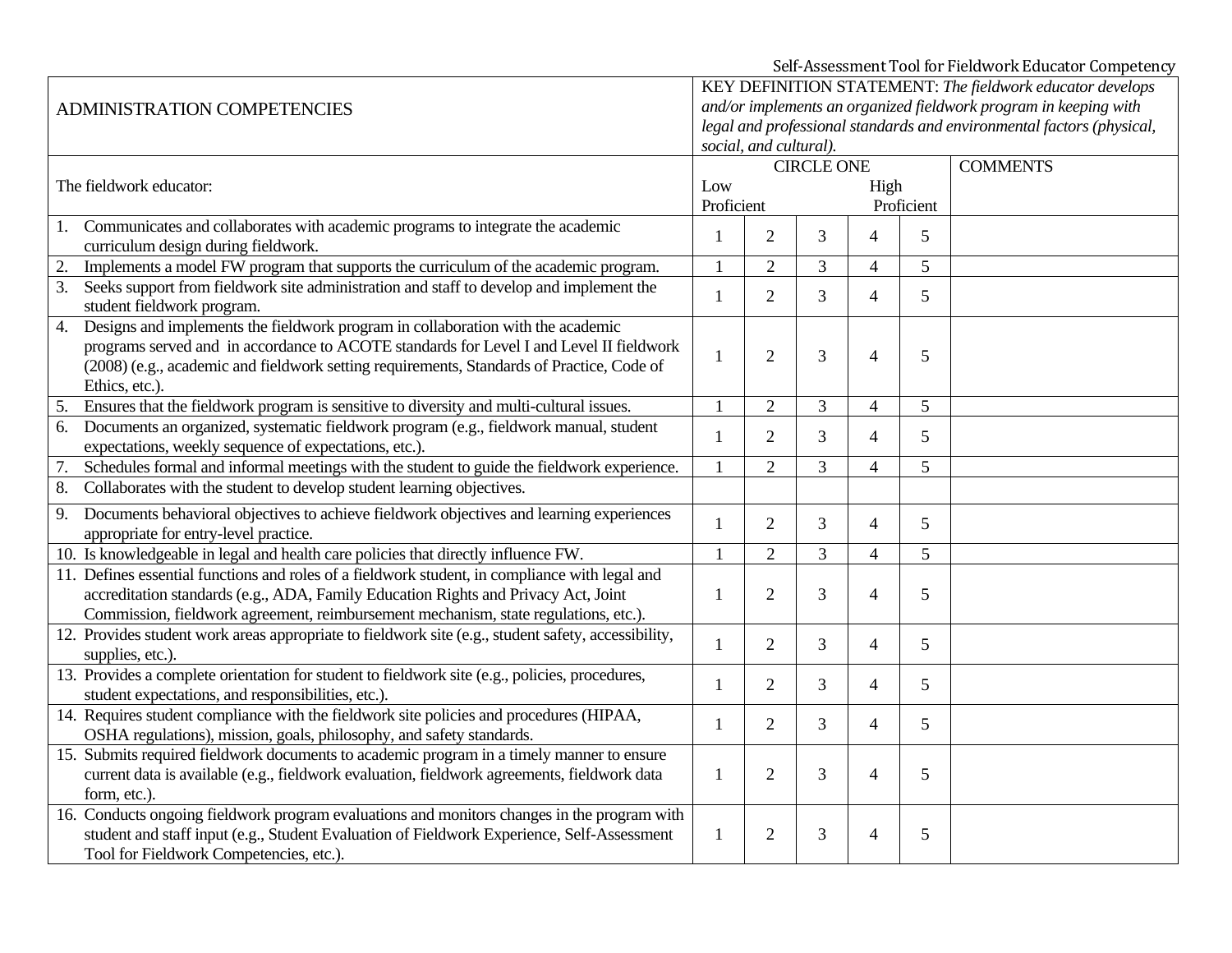#### FIELDWORK EDUCATOR PROFESSIONAL DEVELOPMENT PLAN

NAME: \_\_\_\_\_\_\_\_\_\_\_\_\_\_\_\_\_\_\_\_\_\_\_\_\_\_\_\_\_\_\_\_\_\_\_\_\_\_\_\_\_\_\_\_\_\_\_\_\_\_\_\_\_\_\_\_\_\_\_\_\_\_\_\_\_\_\_\_\_\_\_\_\_\_\_\_\_\_\_\_

DATE: \_\_\_\_\_\_\_\_\_\_\_\_\_\_\_\_\_\_\_\_\_\_\_\_\_\_\_\_\_\_\_\_\_\_\_\_\_

| Strengths:                                          |       |                   |  |                     |                            | Coordinator      |                          |               |              |                     |            |             |                               |             |               |
|-----------------------------------------------------|-------|-------------------|--|---------------------|----------------------------|------------------|--------------------------|---------------|--------------|---------------------|------------|-------------|-------------------------------|-------------|---------------|
| Areas to Develop:<br>Competency Areas to<br>Address | Goals | Independent Study |  | Academic Coursework | Workshops / Continuing Ed. | Student Feedback | Consult with Academic FW | Presentations | Publications | Research Activities | Mentorship | Peer Review | Shared Supervision of Student | Target Date | Competed Date |
|                                                     |       |                   |  |                     |                            |                  |                          |               |              |                     |            |             |                               |             |               |
|                                                     |       |                   |  |                     |                            |                  |                          |               |              |                     |            |             |                               |             |               |
|                                                     |       |                   |  |                     |                            |                  |                          |               |              |                     |            |             |                               |             |               |
|                                                     |       |                   |  |                     |                            |                  |                          |               |              |                     |            |             |                               |             |               |